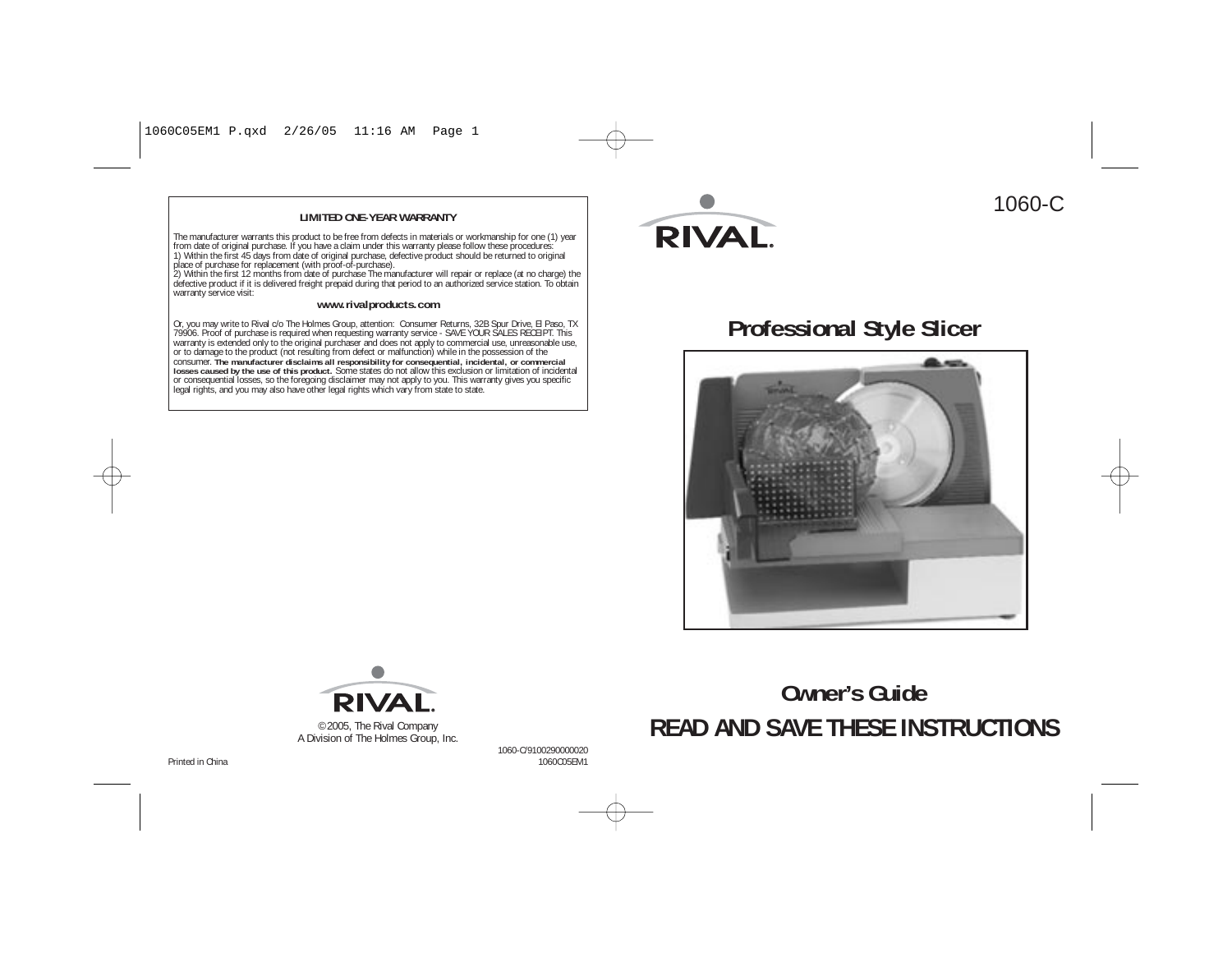# **IMPORTANT SAFEGUARDS**

**When using electrical appliances, basic safety precautions should always be followed, including the following:** 

- 1. Read all instructions before using.
- 2. To protect against electrical shock, do not put power unit in water or other liquid.
- 3. Unplug from outlet when not in use and before cleaning. Allow to cool before putting on or taking off parts, and before cleaning.
- 4. Avoid contacting moving parts. Never feed food by hand. Always use completely assembled slicer with food tray and food grip.
- 5. Do not operate any appliance with a damaged cord or plug, or after the appliance malfunctions or is dropped or damaged in any manner. Return appliance to Rival<sup>®</sup> (see warranty) for examination, repair, or electrical or mechanical adjustment.
- 6. The use of accessory attachments not recommended or sold by Rival ® may cause fire, electrical shock or injury.
- 7. Do not use outdoors.
- 8. Do not let cord hang over edge of table or counter, or touch heated surfaces, including the stove.
- 9. **Blade is sharp. Handle carefully when cleaning.**
- 10. Close supervision is necessary when used near children. Not for use by children.

# **SAVE THESE INSTRUCTIONS**

#### **POLARIZED PLUG**



This appliance has a polarized plug (one blade is wider than the other). To reduce the risk of electric shock, this plug will fit in a polarized outlet only one way. If the plug does not fit fully in the outlet, reverse the plug. If it still does not fit, contact a qualified electrician. Do not modify the plug in any way.

**NOTE**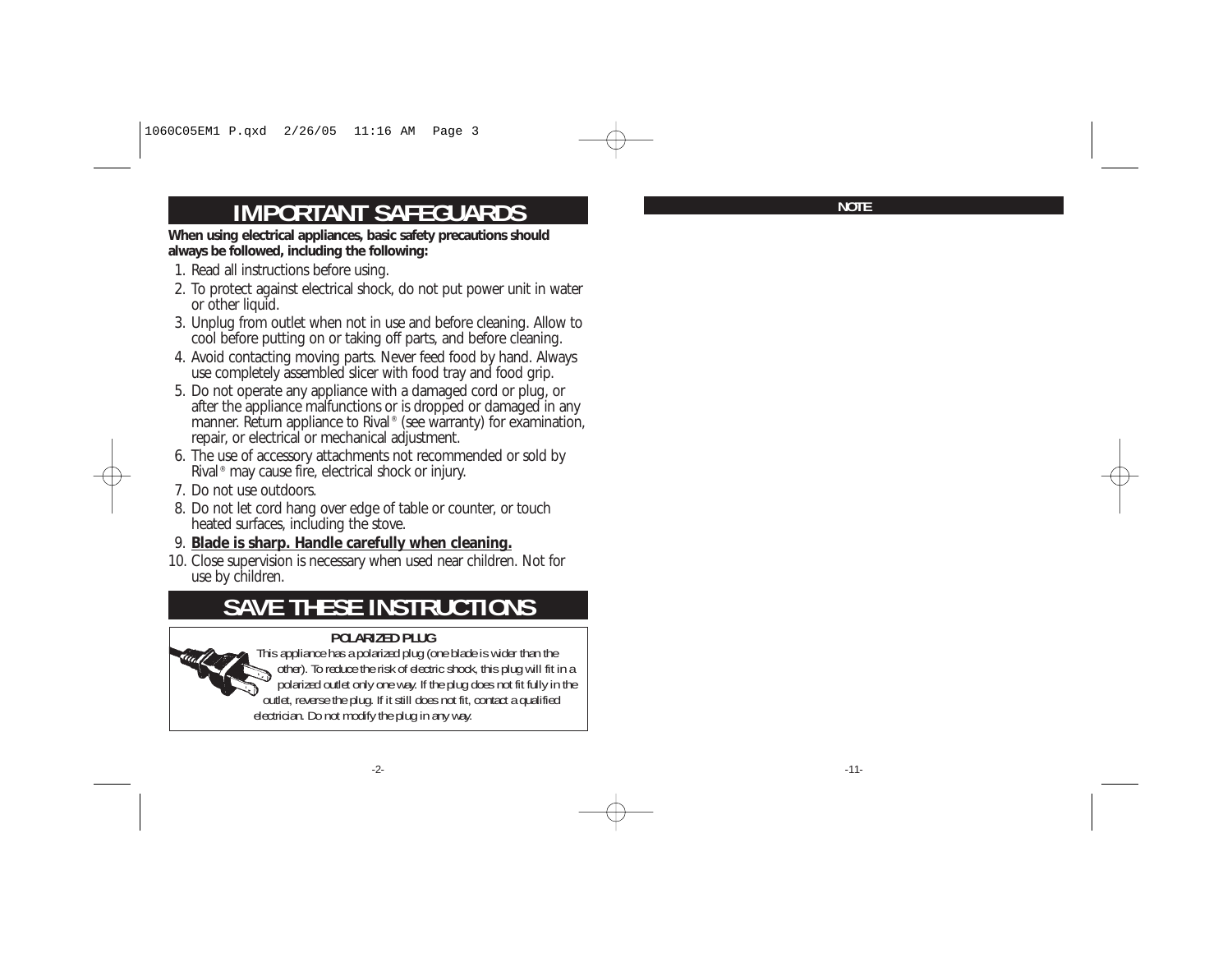**NOTE**

#### **HOUSEHOLD USE ONLY**

- No user serviceable parts inside.
- Power unit never needs lubrication.
- Do not attempt to service this product.

#### **KNOW YOUR SLICER**

- **1. Adjustment Plate**
- **2. Thickness Adjustment Knob**
- **3. Food Press**
- **4. Feeder**
- **5. Feeder Platform**
- **6. Base**
- **7. Blade**
- **8. Food Tray**
- **9. Main Unit**
- **10. Safety Switch**
- **11. On/Off Switch**
- **12. Variable Speeds**
- **13. Built-in Cutting Board**
- **14. Slide Switch**





8

-3-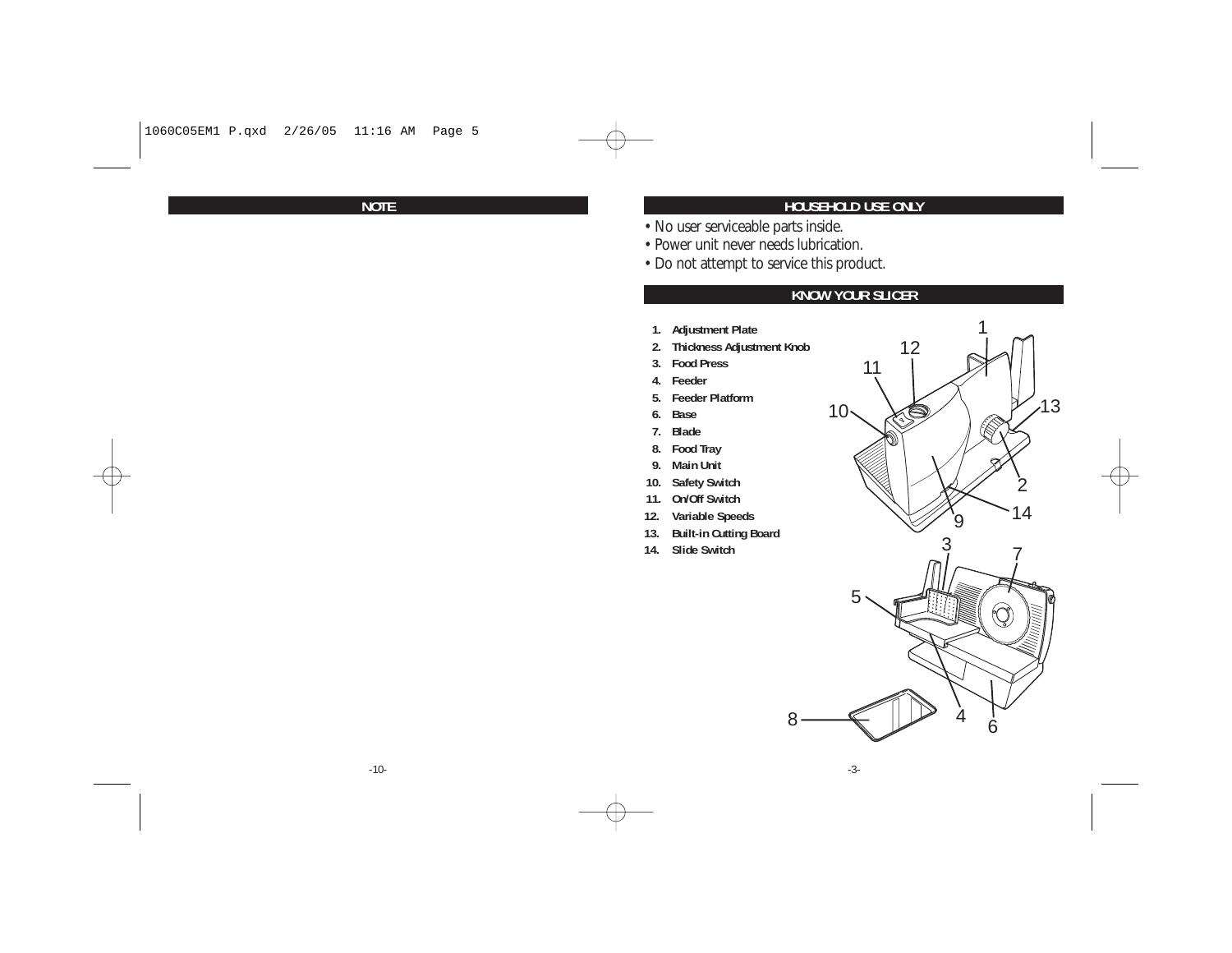# **HOW TO USE YOUR SLICER**

**CAUTION:** Blade is sharp. Handle carefully.

- 1. Place your Rival Food Slicer on a flat, horizontal, hard surface. Remove all plastic and cardboard protective material.
- 2. Attach Feeder to the base (Fig 1).
- 3. Attach Food Press to Feeder (Fig 2).
- 4. Plug in electrical outlet.
- 5. To operate, first push in the Safety Switch on the right side of the unit, then without releasing the Safety Switch, press down on the On/Off Switch on the top right corner of the unit. (Fig 3).
- 6. To turn off your Slicer, press the Safety Switch. The On/Off Switch will spring up and Safety Switch will return to position "OFF" automatically. The slicer will stop in seconds.
- 7. Set the desired cutting thickness by turning the Thickness Adjustment Knob (Fig 4). Setting 0-15 can be chosen.

**NOTE:** It is important to always return the Thickness Adjustment Knob to setting 'O'. The Feeder should be placed in the locked position after use.

8. Your Rival Slicer can be used to cut meat, ham, sausage, bread, vegetables or cheese. Attach the Feeder and push the food with the Food Press Plate. You willbe able to slice your food, by pushing the Feeder forward.

-4-







## **HINTS AND TIPS FOR USING YOUR SLICER (CONTINUED)**

#### **8. Fruits:**

Oranges, grapefruit, cantaloupes, honeydew melons, pineapples, and cored apples slice perfectly. Place whole fruit on Feeder and slice as desired.

# **9. Breads:**

Fresh bread should be cooled before slicing. Do not use excessive pressure or squeeze the loaf. Trim or cut bread to fit comfortably on the feeder. Move the loaf of bread smoothly through the Blade with continuous gentle pressure.

#### **10.Cakes or Cookies:**

 Your slicer is ideal for slicing pound cake or fruit cake. For wafer-like ice box cookies, chill dough in refrigerator and slice desired thickness.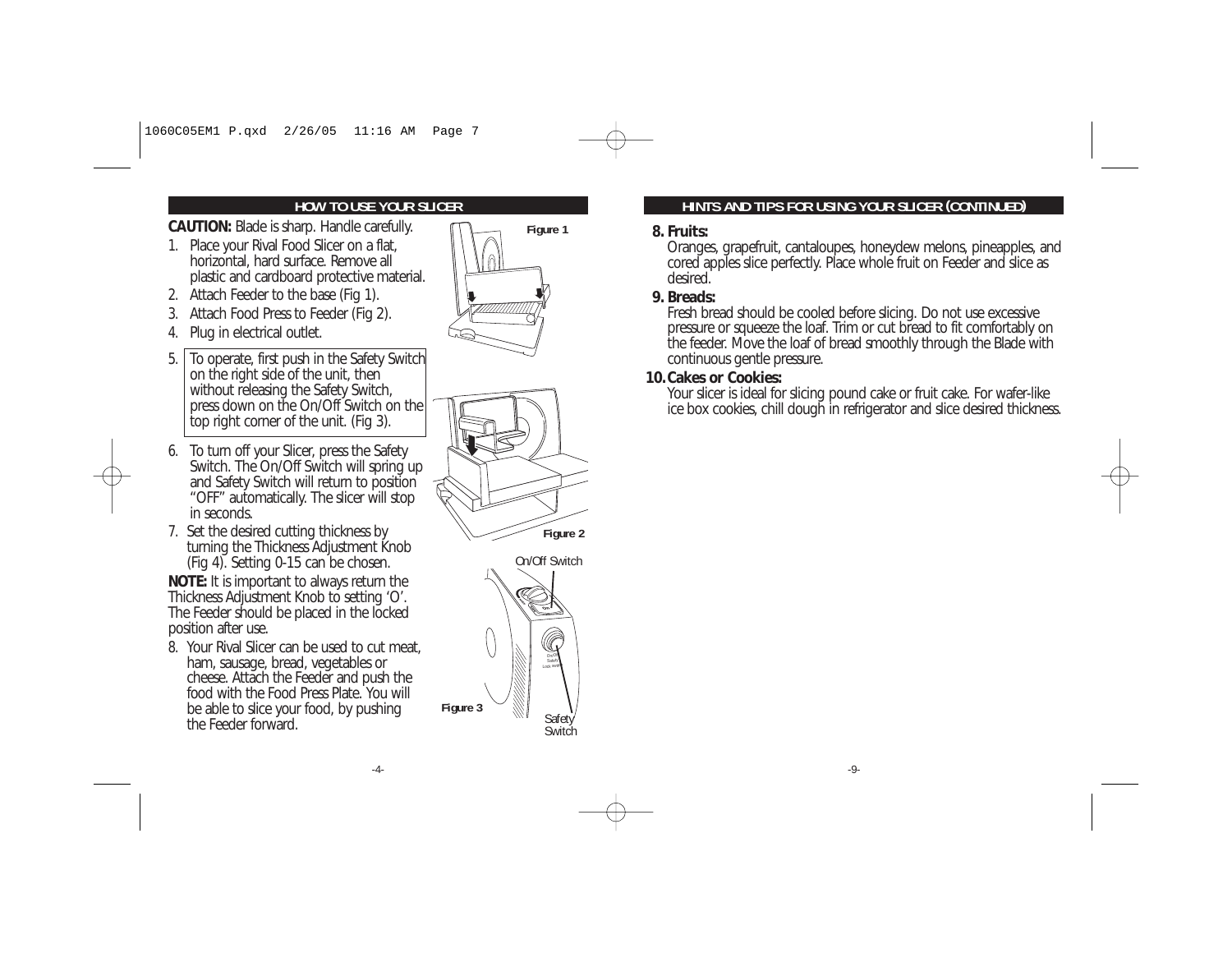# **HINTS AND TIPS FOR USING YOUR SLICER**

### **1. Roasts: Beef, Pork, Poultry, and Lamb**

When slicing warm boneless roasts, remove from oven and let set 15-20 minutes before slicing. The meat will retain more natural juices and slice evenly without crumbling.

#### **2. Bulk Bacon:**

Chill thoroughly before slicing. Some types of bacon should have the rind removed; chill well and remove with a sharp knife. You can use the rind as a "flavor dividend" for seasoning beans or soups. Trim bacon to fit securely on the food tray, fatty side down. Slice to desired thickness – about 1/8" cooks nicely.

#### **3. Cheese and Cold Cuts:**

Slice as needed to retain flavor. Remove the plastic or hard casing from the well-chilled food before slicing. Use constant, gentle pressure for uniform slices.

#### **4. Very Thin Cheese:**

Use caution when you are slicing very thin food. It is best to unplug the unit and moisten the Blade with a damp cloth. This will help prevent the food from sticking to the Blade. If cheese builds up on the Blade or under the Blade Nut, unplug Slicer, and wipe blade clean with a damp cloth.

### **5. Very Thin Corned Beef or Fresh Beef Brisket:**

Chill cooked brisket overnight in cooking liquid. Before slicing, drain brisket from liquid and pat dry with paper towels. Remove excess fat.

### **6. Large Foods:**

When slicing food that is not uniform in size, always slice with the largest side first.

### **7. Vegetables:**

It is very easy to slice potatoes, tomatoes, zucchini, carrots, cucumbers, cabbage (for slaw), eggplant, and squash in minutes. Just set thickness setting and slice. Potatoes may be sliced thick or thin for chips.

# **HOW TO USE YOUR SLICER (CONTINUED)**

9. To use the Cutting Board, remove from storage slot on the bottom left side of the unit.

**NOTE:** Use Caution when slicing, always slice food with the Feeder and Press Plate.

**CAUTION:** To avoid overloading the Slicer or damaging the Blade, do not use the Slicer to cut frozen foods or bones. We also do not recommend slicing jelly-like or wet foods. The excessive juice may spread into the electrical components of the motor assembly. Allow juicy meats to chill and then slice.